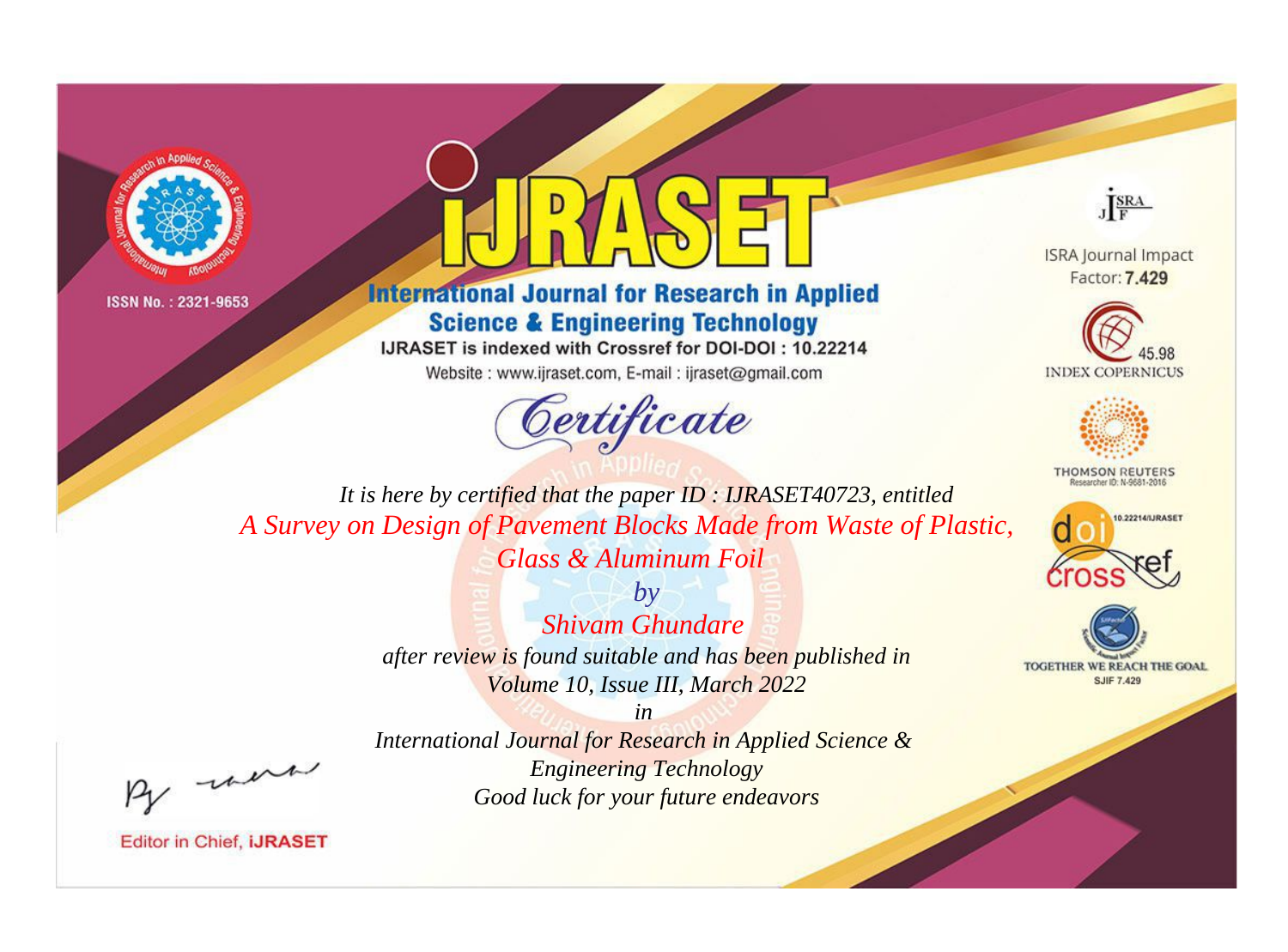



**International Journal for Research in Applied Science & Engineering Technology** 

IJRASET is indexed with Crossref for DOI-DOI: 10.22214

Website: www.ijraset.com, E-mail: ijraset@gmail.com





**ISRA Journal Impact** Factor: 7.429





**THOMSON REUTERS** 



TOGETHER WE REACH THE GOAL **SJIF 7.429** 

*It is here by certified that the paper ID : IJRASET40723, entitled A Survey on Design of Pavement Blocks Made from Waste of Plastic, Glass & Aluminum Foil*

> *by Shubham Giri after review is found suitable and has been published in Volume 10, Issue III, March 2022*

, un

*International Journal for Research in Applied Science & Engineering Technology Good luck for your future endeavors*

*in*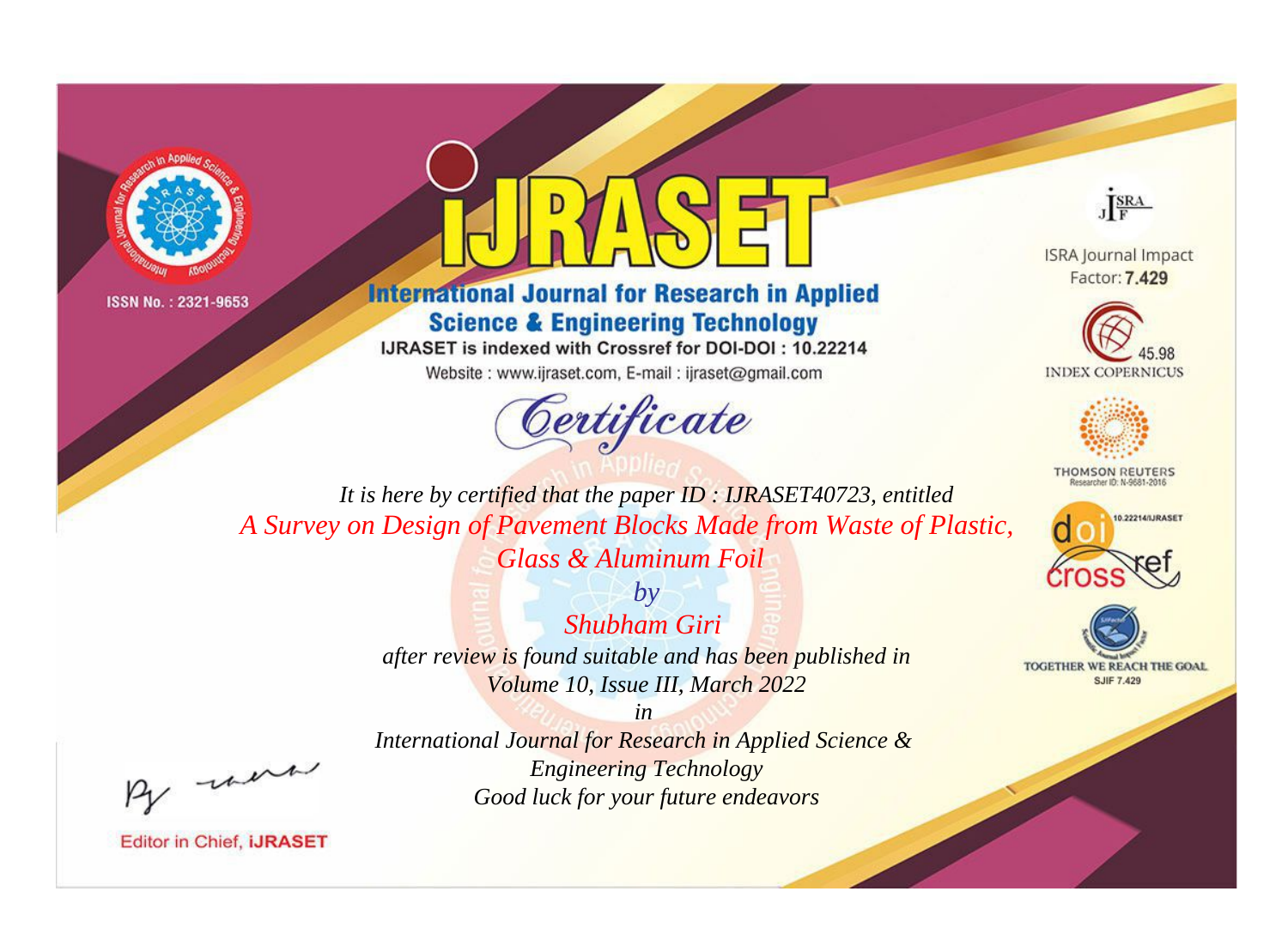



**International Journal for Research in Applied Science & Engineering Technology** 

IJRASET is indexed with Crossref for DOI-DOI: 10.22214

Website: www.ijraset.com, E-mail: ijraset@gmail.com



JERA

**ISRA Journal Impact** Factor: 7.429





**THOMSON REUTERS** 



TOGETHER WE REACH THE GOAL **SJIF 7.429** 

It is here by certified that the paper ID: IJRASET40723, entitled A Survey on Design of Pavement Blocks Made from Waste of Plastic, Glass & Aluminum Foil

> $b\nu$ Diguraj Ingale after review is found suitable and has been published in Volume 10, Issue III, March 2022

were

International Journal for Research in Applied Science & **Engineering Technology** Good luck for your future endeavors

 $in$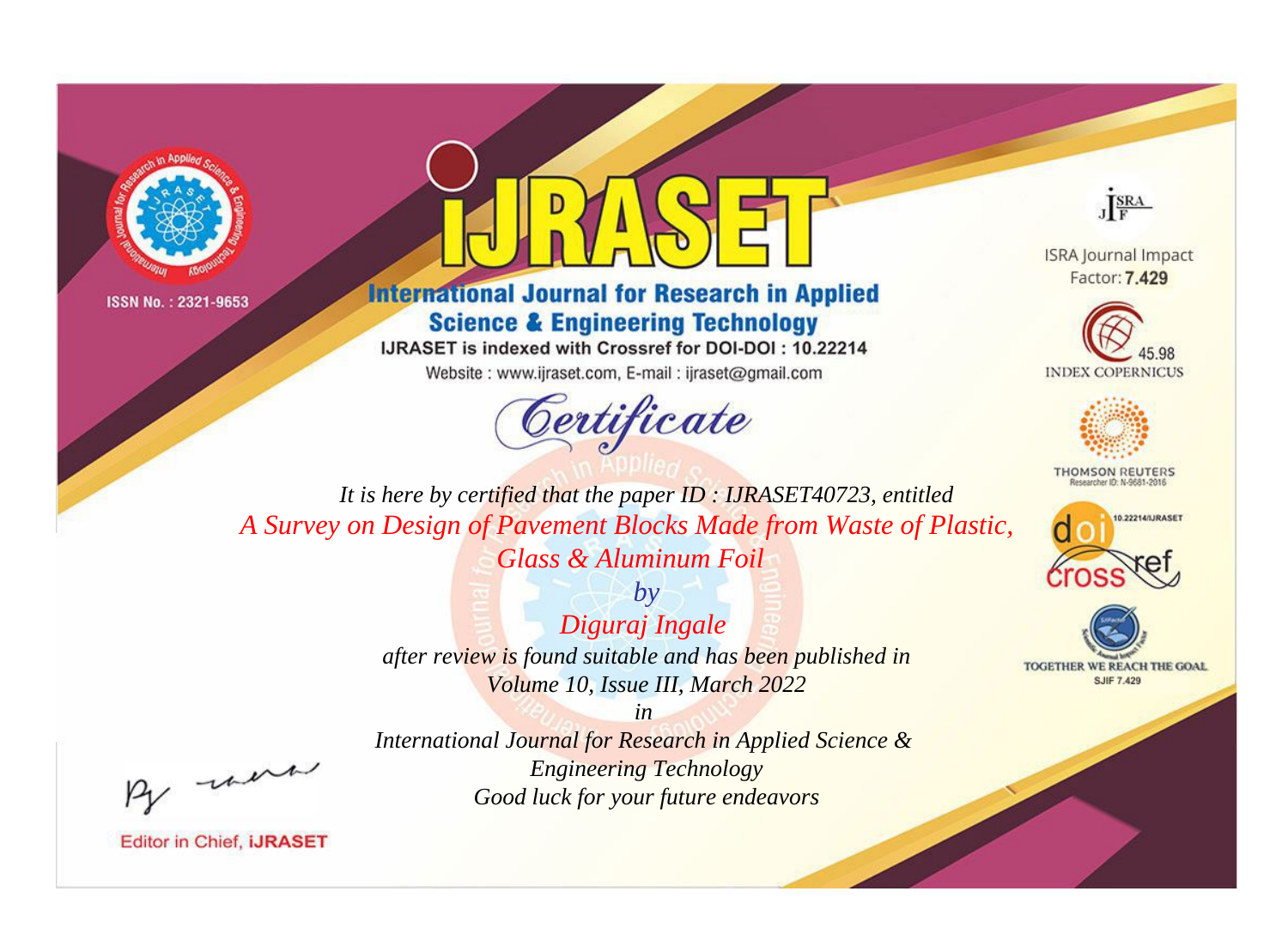



**International Journal for Research in Applied Science & Engineering Technology** 

IJRASET is indexed with Crossref for DOI-DOI: 10.22214

Website: www.ijraset.com, E-mail: ijraset@gmail.com





**ISRA Journal Impact** Factor: 7.429





**THOMSON REUTERS** 



TOGETHER WE REACH THE GOAL **SJIF 7.429** 

*It is here by certified that the paper ID : IJRASET40723, entitled A Survey on Design of Pavement Blocks Made from Waste of Plastic, Glass & Aluminum Foil*

> *by Akshay Bolbhat after review is found suitable and has been published in Volume 10, Issue III, March 2022*

, un

*International Journal for Research in Applied Science & Engineering Technology Good luck for your future endeavors*

*in*